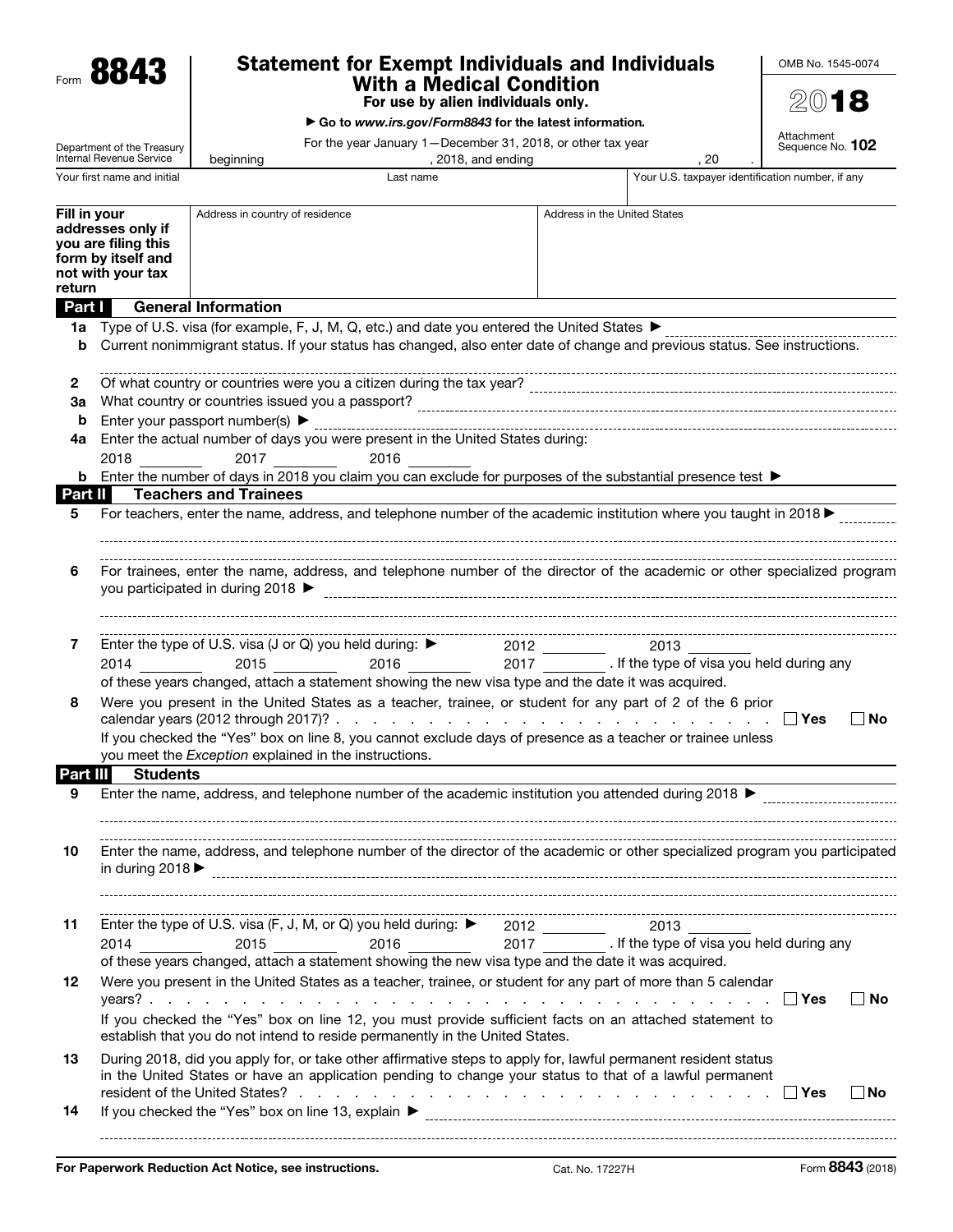|                                                                              | Form 8843 (2018)                                                     | Page 2                                                                                                                                                                                                                                     |  |  |  |  |  |  |
|------------------------------------------------------------------------------|----------------------------------------------------------------------|--------------------------------------------------------------------------------------------------------------------------------------------------------------------------------------------------------------------------------------------|--|--|--|--|--|--|
| <b>Part IV</b>                                                               |                                                                      | <b>Professional Athletes</b>                                                                                                                                                                                                               |  |  |  |  |  |  |
| 15                                                                           |                                                                      | Enter the name of the charitable sports event(s) in the United States in which you competed during 2018 and the dates of                                                                                                                   |  |  |  |  |  |  |
| 16                                                                           | event(s) $\blacktriangleright$                                       | Enter the name(s) and employer identification number(s) of the charitable organization(s) that benefited from the sports                                                                                                                   |  |  |  |  |  |  |
| <b>Part V</b>                                                                |                                                                      | Note: You must attach a statement to verify that all of the net proceeds of the sports event(s) were contributed to the charitable<br>organization(s) listed on line 16.<br><b>Individuals With a Medical Condition or Medical Problem</b> |  |  |  |  |  |  |
| 17a                                                                          |                                                                      |                                                                                                                                                                                                                                            |  |  |  |  |  |  |
|                                                                              |                                                                      |                                                                                                                                                                                                                                            |  |  |  |  |  |  |
| b                                                                            |                                                                      | Enter the date you intended to leave the United States prior to the onset of the medical condition or medical problem described                                                                                                            |  |  |  |  |  |  |
| с                                                                            |                                                                      |                                                                                                                                                                                                                                            |  |  |  |  |  |  |
| 18                                                                           | <b>Physician's Statement:</b>                                        |                                                                                                                                                                                                                                            |  |  |  |  |  |  |
|                                                                              |                                                                      | I certify that                                                                                                                                                                                                                             |  |  |  |  |  |  |
|                                                                              |                                                                      | Name of taxpayer                                                                                                                                                                                                                           |  |  |  |  |  |  |
|                                                                              |                                                                      | was unable to leave the United States on the date shown on line 17b because of the medical condition or medical problem<br>described on line 17a and there was no indication that his or her condition or problem was preexisting.         |  |  |  |  |  |  |
|                                                                              | Name of physician or other medical official                          |                                                                                                                                                                                                                                            |  |  |  |  |  |  |
|                                                                              | Physician's or other medical official's address and telephone number |                                                                                                                                                                                                                                            |  |  |  |  |  |  |
|                                                                              |                                                                      | Physician's or other medical official's signature<br>Date                                                                                                                                                                                  |  |  |  |  |  |  |
| Sign here<br>only if you<br>are filing<br>itself and<br>not with<br>your tax | this form by                                                         | Under penalties of perjury, I declare that I have examined this form and the accompanying attachments, and, to the best of my knowledge and belief,<br>they are true, correct, and complete.                                               |  |  |  |  |  |  |
| return                                                                       |                                                                      | Your signature<br>Date                                                                                                                                                                                                                     |  |  |  |  |  |  |

Your signature

Date

Form 8843 (2018)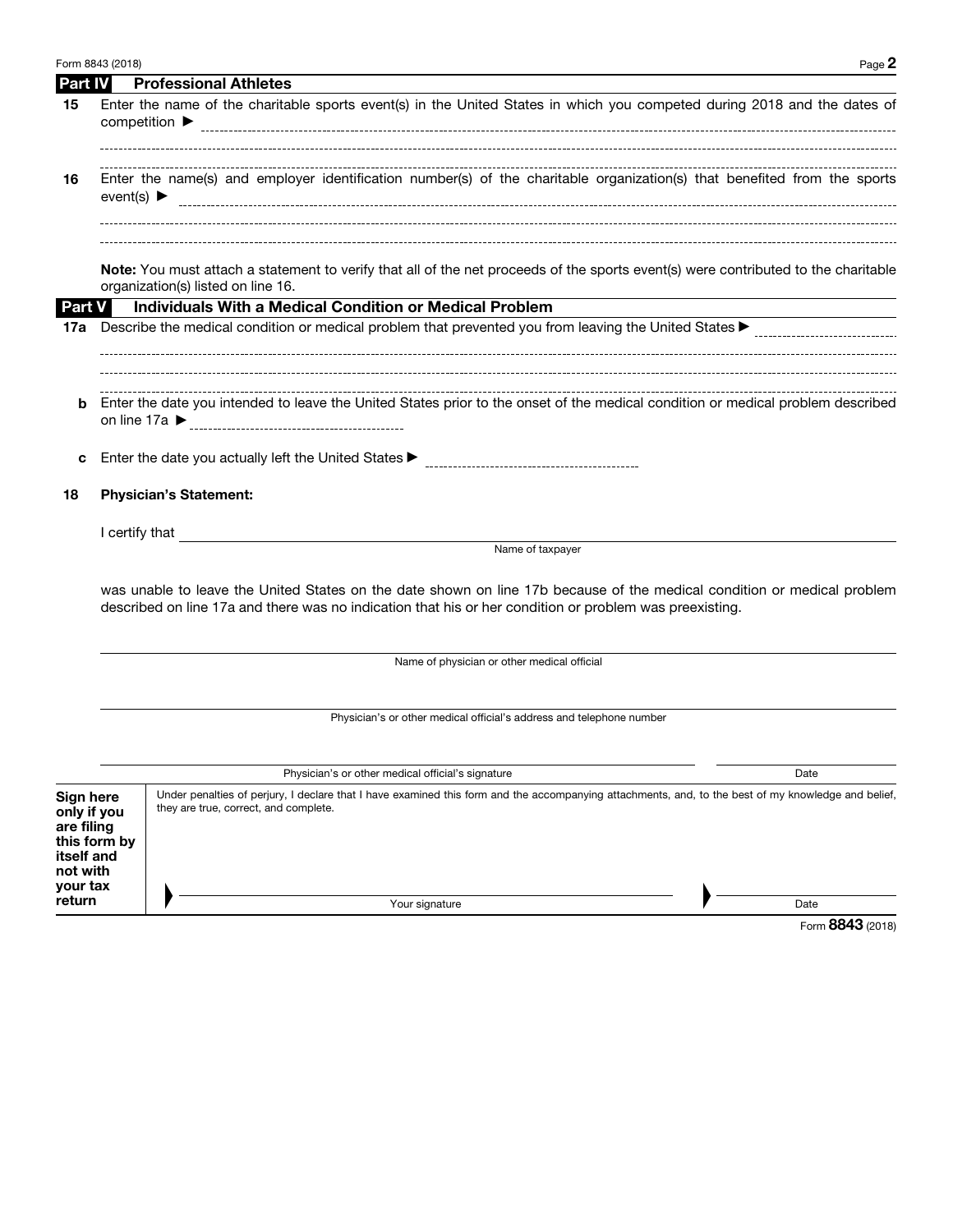### General Instructions

Section references are to the Internal Revenue Code unless otherwise specified.

#### Future Developments

For the latest information about developments related to Form 8843 and its instructions, such as legislation enacted after they were published, go to *www.irs.gov/Form8843.*

#### Who Must File

If you are an alien individual (other than a foreign government-related individual), you must file Form 8843 to explain the basis of your claim that you can exclude days of presence in the United States for purposes of the substantial presence test because you:

• Were an exempt individual, or

• Were unable to leave the United States because of a medical condition or medical problem.

#### When and Where To File

If you are filing a 2018 Form 1040NR or Form 1040NR-EZ, attach Form 8843 to it. Mail your tax return by the due date (including extensions) to the address shown in your tax return instructions.

If you don't have to file a 2018 tax return, mail Form 8843 to the Department of the Treasury, Internal Revenue Service Center, Austin, TX 73301-0215 by the due date (including extensions) for filing Form 1040NR or Form 1040NR-EZ.

### Penalty for Not Filing Form 8843

If you don't file Form 8843 on time, you may not exclude the days you were present in the United States as a professional athlete or because of a medical condition or medical problem that arose while you were in the United States. Failure to exclude days of presence in the United States could result in your being considered a U.S. resident under the substantial presence test.

You won't be penalized if you can show by clear and convincing evidence that you took reasonable actions to become aware of the filing requirements and significant steps to comply with those requirements.

### Substantial Presence Test

You are considered a U.S. resident if you meet the substantial presence test for 2018. You meet this test if you were physically present in the United States for at least:

• 31 days during 2018; and

• 183 days during the period 2018, 2017, and 2016, counting all the days of physical presence in 2018 but only 1/3 the number of days of presence in 2017 and only 1/6 the number of days in 2016.

Note: To claim the closer connection to a foreign country(ies) exception to the substantial presence test described in Regulations section 301.7701(b)-2, you must file Form 8840.

Days of presence in the United States. Generally, you are treated as being present in the United States on any day that you are physically present in the country at any time during the day. However, you don't count the following days of presence in the United States for purposes of the substantial presence test.

1. Days you regularly commuted to work in the United States from a residence in Canada or Mexico.

2. Days you were in the United States for less than 24 hours when you were traveling between two places outside the United States.

3. Days you were temporarily in the United States as a regular crew member of a foreign vessel engaged in transportation between the United States and a foreign country or a possession of the United States unless you otherwise engaged in trade or business on such a day.

4. Days you were unable to leave the United States because of a medical condition or medical problem that arose while you were in the United States.

5. Days you were an exempt individual.

### Exempt Individuals

For purposes of the substantial presence test, an exempt individual includes anyone in the following categories.

• A teacher or trainee (defined on this page).

• A student (defined on the next page).

• A professional athlete temporarily present in the United States to compete in a charitable sports event.

The term exempt individual also includes an individual temporarily present in the United States as a foreign government-related individual under an "A" or "G" visa, other than individuals holding "A-3" or "G-5" class visas. An individual present under an "A-3" or "G-5" class visa is not considered a foreign government-related individual and must count all his or her days of presence in the United States for purposes of the substantial presence test. For more details, see Pub. 519. If you are present under any other "A" or "G" class visa, you are not required to file Form 8843.

## Specific Instructions Part I—General Information

If you are attaching Form 8843 to Form 1040NR or Form 1040NR-EZ, you aren't required to complete lines 1a through 4a of Form 8843 if you provide the requested information on the corresponding lines of Form 1040NR or 1040NR-EZ. In this case, enter "Information provided on Form 1040NR" or "Information provided on Form 1040NR-EZ" on line 1a of Form 8843.

Line 1b. Enter your current nonimmigrant status, such as that shown on your current Immigration Form I-94, Arrival-Departure Record. If your status has changed while in the United States, enter the date of change and previous status.

### Part II—Teachers and Trainees

A teacher or trainee is an individual who is temporarily present in the United States under a "J" or "Q" visa (other than as a student) and who substantially complies with the requirements of the visa.

If you were a teacher or trainee under a "J" or "Q" visa, you are considered to have substantially complied with the visa requirements if you haven't engaged in activities that are prohibited by U.S. immigration laws that could result in the loss of your "J" or "Q" visa status.

Even if you meet these requirements, you can't exclude days of presence in 2018 as a teacher or trainee if you were exempt as a teacher, trainee, or student for any part of 2 of the 6 prior calendar years. But see the *Exception* below.

If you qualify to exclude days of presence as a teacher or trainee, complete Parts I and II of Form 8843. If you have a "Q" visa, complete Part I and only lines 6 through 8 of Part II. On line 6, enter the name, address, and telephone number of the director of the cultural exchange program in which you participated.

**Exception.** If you were exempt as a teacher, trainee, or student for any part of 2 of the 6 prior calendar years, you can exclude days of presence in 2018 as a teacher or trainee only if all four of the following apply.

1. You were exempt as a teacher, trainee, or student for any part of 3 (or fewer) of the 6 prior calendar years.

2. A foreign employer paid all your compensation during 2018.

3. You were present in the United States as a teacher or trainee in any of the 6 prior years.

4. A foreign employer paid all of your compensation during each of those prior 6 years you were present in the United States as a teacher or trainee.

For more details, see Pub. 519.